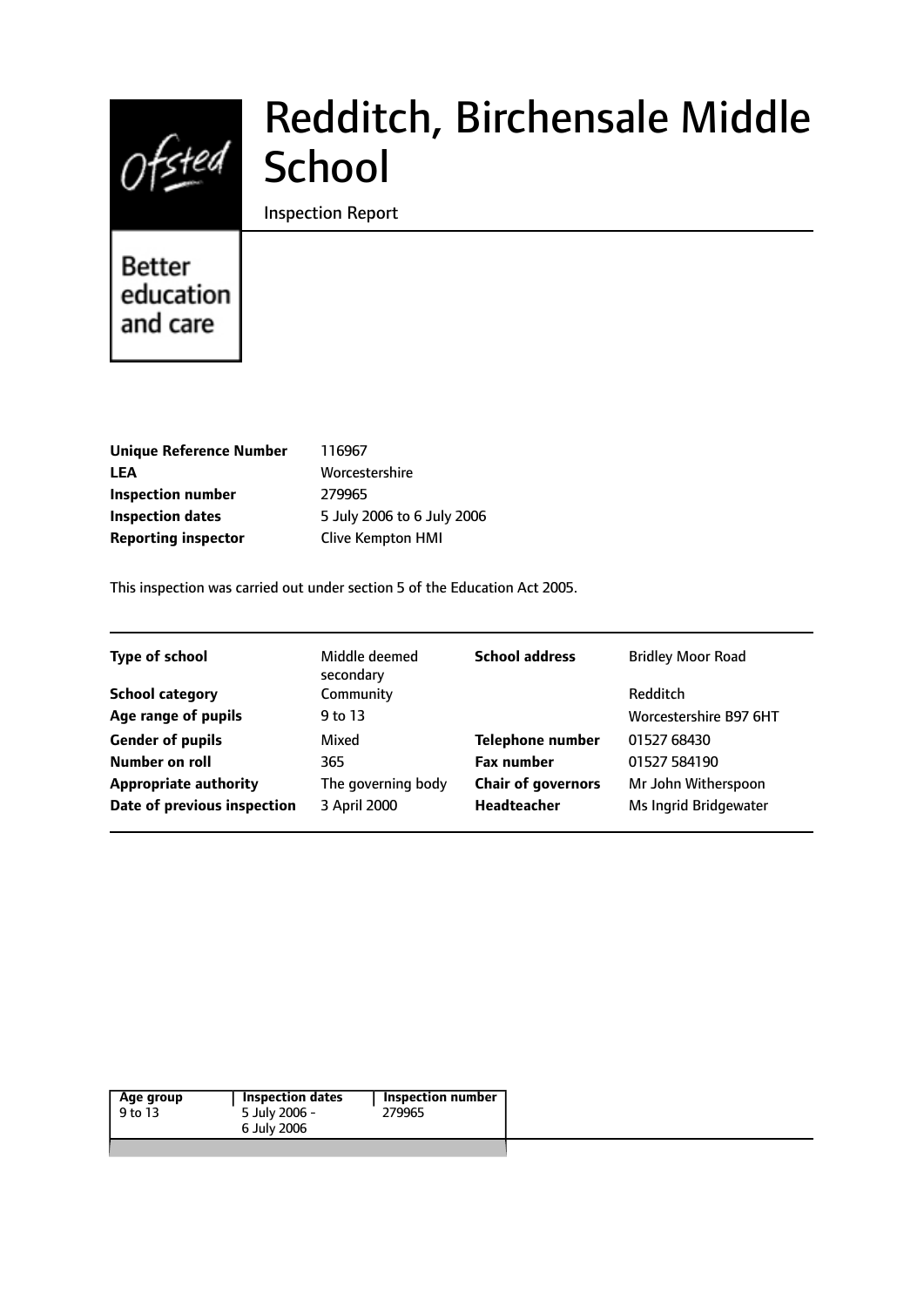© Crown copyright 2006

#### Website: www.ofsted.gov.uk

This document may be reproduced in whole or in part for non-commercial educational purposes, provided that the information quoted is reproduced without adaptation and the source and date of publication are stated.

Further copies of this report are obtainable from the school. Under the Education Act 2005, the school must provide a copy of this report free of charge to certain categories of people. A charge not exceeding the full cost of reproduction may be made for any other copies supplied.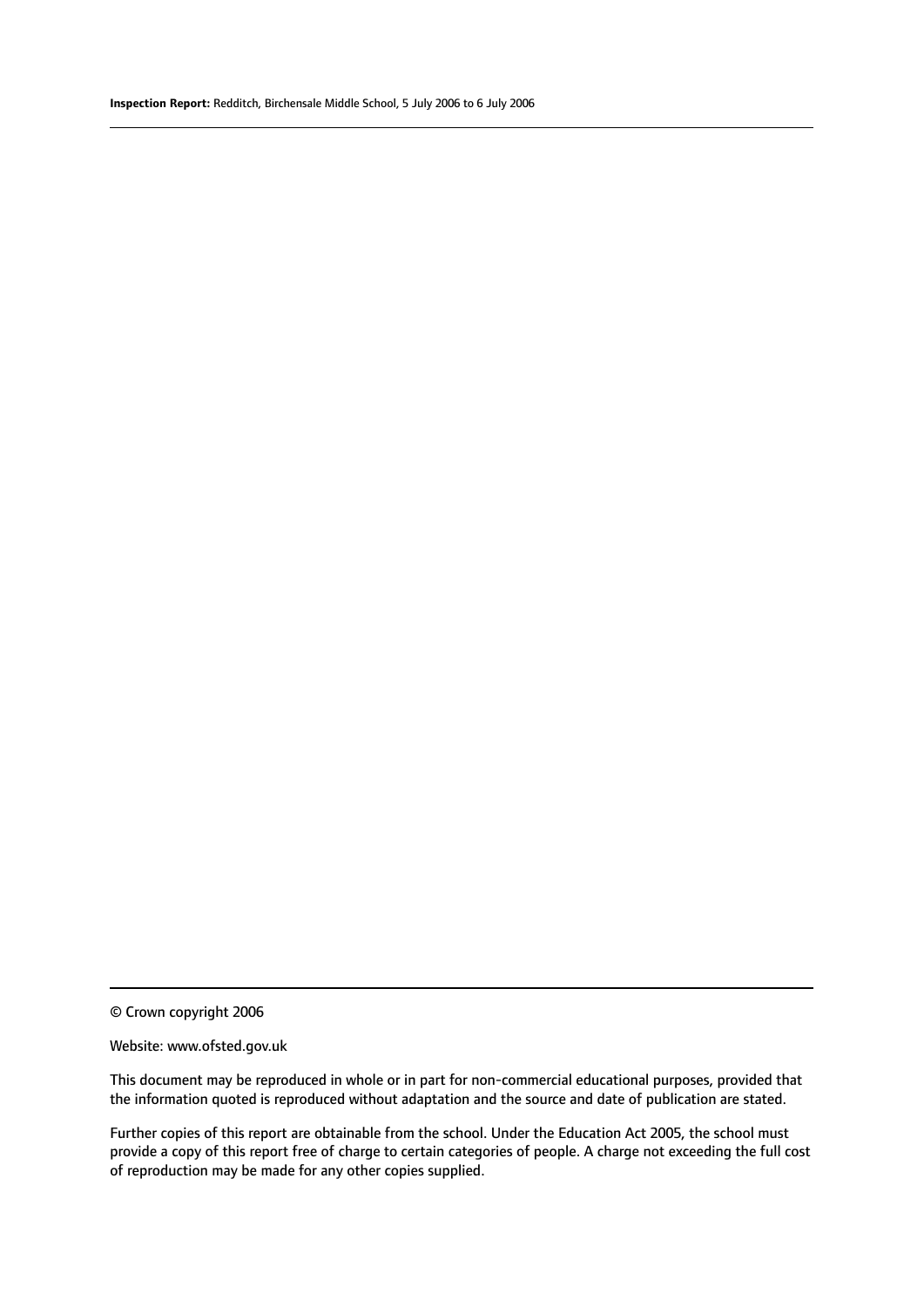# **Introduction**

The inspection was carried out by one of Her Majesty's Inspectors of Schools (HMI) and two Additional Inspectors.

#### **Description of the school**

Birchensale Middle School is situated in a socially disadvantaged area close to the centre of Redditch. The number of pupils from ethnic minority groups is higher than average. There is a higher than average number of pupils with learning difficulties and disabilities. The school has a newly refurbished and well-resourced building. Standards on entry to the school are generally below average. It has achieved Artsmark Gold and Sportsmark awards for the quality of its provision. The school is the hub for the recently awarded extended school status.

### **Key for inspection grades**

| Grade 1 | Outstanding  |
|---------|--------------|
| Grade 2 | Good         |
| Grade 3 | Satisfactory |
| Grade 4 | Inadequate   |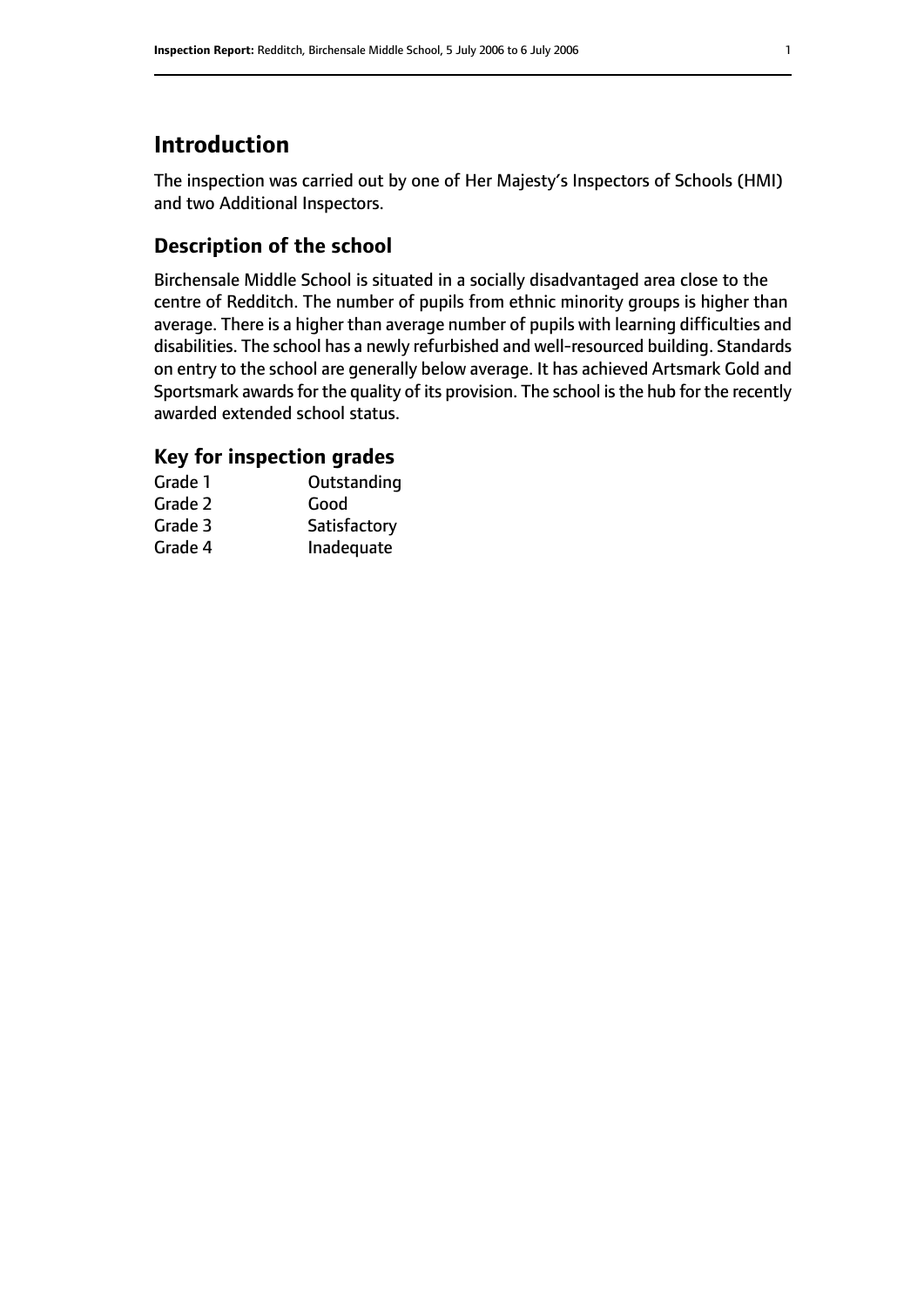# **Overall effectiveness of the school**

#### **Grade: 2**

Birchensale Middle is a good school, a view shared by parents and other professionals who work with the school. The school is a special place in the community that cares about all its pupils. As a consequence, pupils' personal development and the guidance and support they receive are good. Whilst standards are below those expected nationally in Year 6, they are improving year on year and predicted by the school to reach national averages by 2008. Standards are broadly average by the time pupils reach Year 8. Pupils make good progress taking account of their starting points when they enter the school, and by the time they reach the end of Year 9 in the high schools, most have achieved national standards. However more able pupils in Year 5 are not consistently challenged. Teaching and the curriculum are both good and pupils have rich opportunities in after school clubs and school holiday activities to learn more.

The school has made good progress since the last inspection despite the disruptive time when it was being extended and refurbished. The quality of leadership and management is generally good. The head and deputy lead by example with vision and determination, supported by a committed senior leadership team. They are aware of the school's strengths and weaknesses identified in their own self-evaluation, such as the need to continue to raise standards, especially in writing, and appropriately plan lessons to challenge all pupils. The award of lead school in the extended school initiative has provided an added dimension to their work and provides good opportunities for family learning and additional out of school activities that also have the potential to further raise pupils' standards. The school provides good value for money.

#### **What the school should do to improve further**

- Ensure that the more able pupils, especially in Year 5, are consistently challenged in all lessons.
- Ensure that all lesson planning takes account of the wide range of ability in each class.
- Improve writing across the curriculum.

# **Achievement and standards**

#### **Grade: 2**

Achievement is good and standards are improving. Relatively high numbers of pupils transfer to Birchensale Middle School from their first schools with lower standards in English and mathematics than the national average. Results in national tests are still below average in English and mathematics in Year 6 but have improved steadily over the last two years. Test results in 2006 are the best ever for the school, especially in science. Standards seen in lessons suggest this trend of improvement is likely to continue and pupils' performance will move closer to the national averages.

The school tests pupils on entry in Year 5, and typically, over half do not read at the level expected for their age, which impacts on standards in all subjects. However, in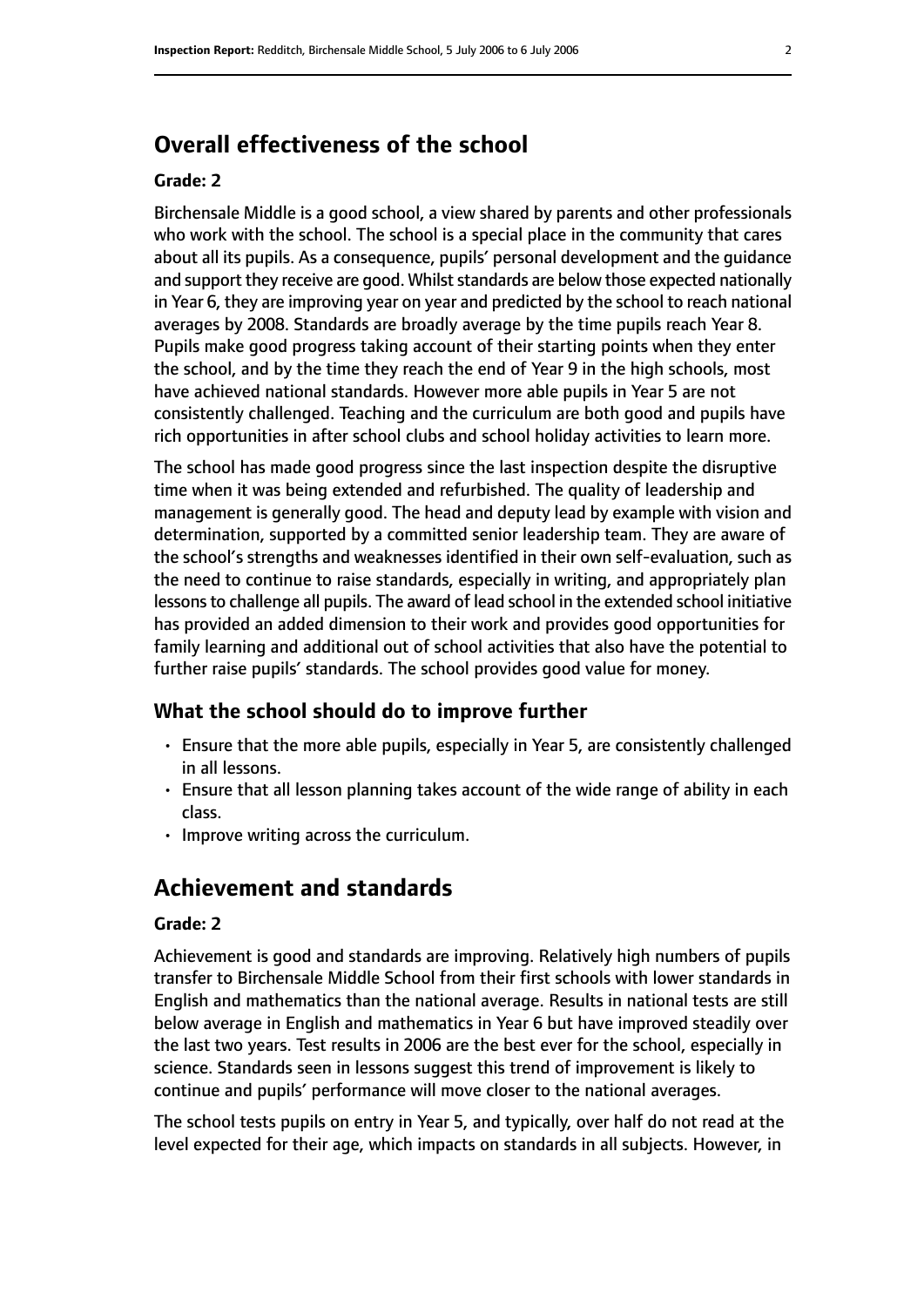2006 national tests showed that by the end of Year 6 three quarters of the pupils had reached expected reading levels. Achievement in writing, though, is less marked and is moving at a slower pace. There are missed opportunities to extend pupils' writing skills in subjects beyond English. In mathematics achievement is improving for all groups of learners. Considering their starting points, most pupils make good progress during their four years at the school, although more could be done specifically to challenge more able pupils in Year 5. In Year 7 and Year 8, pupils continue to make good progress and reach broadly average standards by the time they leave the school. The local high schools report that most pupils securely reach national expectations by the end of Year 9. Generally, pupils with learning difficulties and disabilities, and those

#### **Personal development and well-being**

whose first language is not English also make good progress.

#### **Grade: 2**

The personal development and well-being of pupils are good. They enjoy their education, are enthusiastic, behave well, and have positive attitudes towards the school and their work. They are polite, friendly and very supportive towards each other. Attendance and punctuality are good. Pupils are proud of their school. Pupils report that they feel safe around the school. They enjoy accepting responsibility and helping one another. This is demonstrated by the School Council and the anti-bullying 'buddy' system. Pupils feel their opinions are listened to and acted upon.

Pupils make a positive contribution to their community through, for example, the 'Dreamscheme' where pupils tidy up local gardens, or give music performances in local homes for the elderly such as the school choir. The Dreamscheme initiative also makes a positive contribution to pupils' economic well-being and enterprise skills, through growing plants from seeds, selling to the public, financial accounting and developing their own gardens at home, and enjoying the produce with the families. The school promotes healthy lifestyles through its healthy lunchtime options, and pupils know about the importance of exercise and eating healthy food.

Spiritual, moral, social and cultural development is good. The successful charity work allows pupils to empathise with others. The school has achieved the Artsmark gold award and has acquired a range of funding to work with professional artists to produce impressive sculptures in the school grounds that involve links with local fabrication companies. The school environment is stimulating and demonstrates a rich cultural and social experience for pupils.

# **Quality of provision**

#### **Teaching and learning**

#### **Grade: 2**

The quality of teaching is good. Pupils enjoy their lessons and their positive attitudes towards learning ensure that most make good progress. The school is working hard to encourage 'pupil autonomy' so that pupils take more responsibility for their own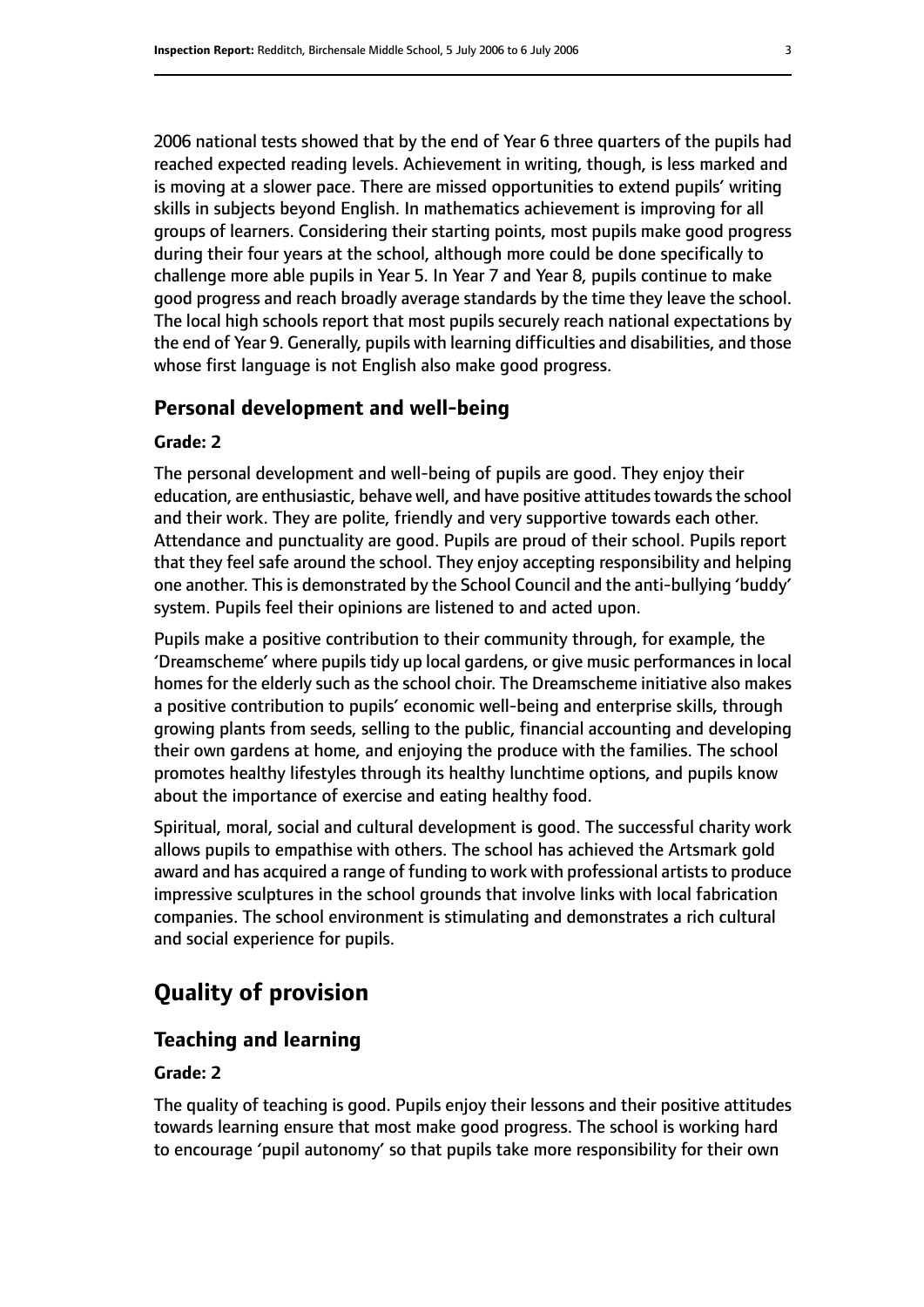learning. Lessons are calm and orderly with a purposeful atmosphere. Pupils answer questions eagerly and relationships between teachers and pupils are positive. Whilst teachers have high expectations of what pupils can achieve, not all lessons are planned to meet fully the needs of all learners. This means that sometimes, more able pupils in Year 5 are not sufficiently challenged. Teachers mark work thoroughly and pupils are encouraged to assess their own and others' work. The school uses a very good and detailed system for tracking pupils' progress and setting targets to help them improve. Classroom assistants are particularly good at supporting those with learning difficulties and disabilities or those pupils for whom English is an additional language.

#### **Curriculum and other activities**

#### **Grade: 2**

The curriculum is good. It is well planned and appropriate for all learners. It meets national requirements with a strong emphasis on developing communication and life skills. The curriculum is enriched by a very wide range of projects and events linked to the Arts, sport and music. Visits, including ski trips abroad and other residential trips, further enhance pupils' experiences. Of particular note is an adventure weekend with parents in an outdoor activity centre. All involved speak enthusiastically about these opportunities, some of which are rewards for hard work. There is a good range of before and after school activities that are well attended and extend pupils' learning. Staff volunteer their time to develop pupils' skills and enjoyment. The school, through extended school status, fully supports parents who want advice on helping their children succeed by running curriculum workshops and promoting family literacy.

The Learning Resource area is taking a positive lead in promoting a reading culture for pupils. Supplementary programmes to support those who have learning difficulties and disabilities are effective and are helping pupils to make good progress.

#### **Care, guidance and support**

#### **Grade: 2**

The quality of care, guidance and support for pupils is good. There are good systems in place for monitoring attendance. There are a range of measures in place to reward 100% attendance, from a house point for a week's attendance to a certificate and raffle tickets for a term. Two students have just won a bicycle in the raffle for their good attendance.

Teaching and non-teaching staff know their pupils very well and work hard to provide a good level of care and support. The school is successful in integrating pupils with behavioural difficulties from other schools. It has good links with a range of other agencies. If pupils are experiencing emotional difficulties, timely support and intervention ensure they get the help they need. There is a 're-focus room' and a recently appointed learning mentor is available to support pupils with personal problems.

The procedures for protecting the welfare of pupils and ensuring their safety are rigorous. The school provides a safe and secure environment for its pupils. It has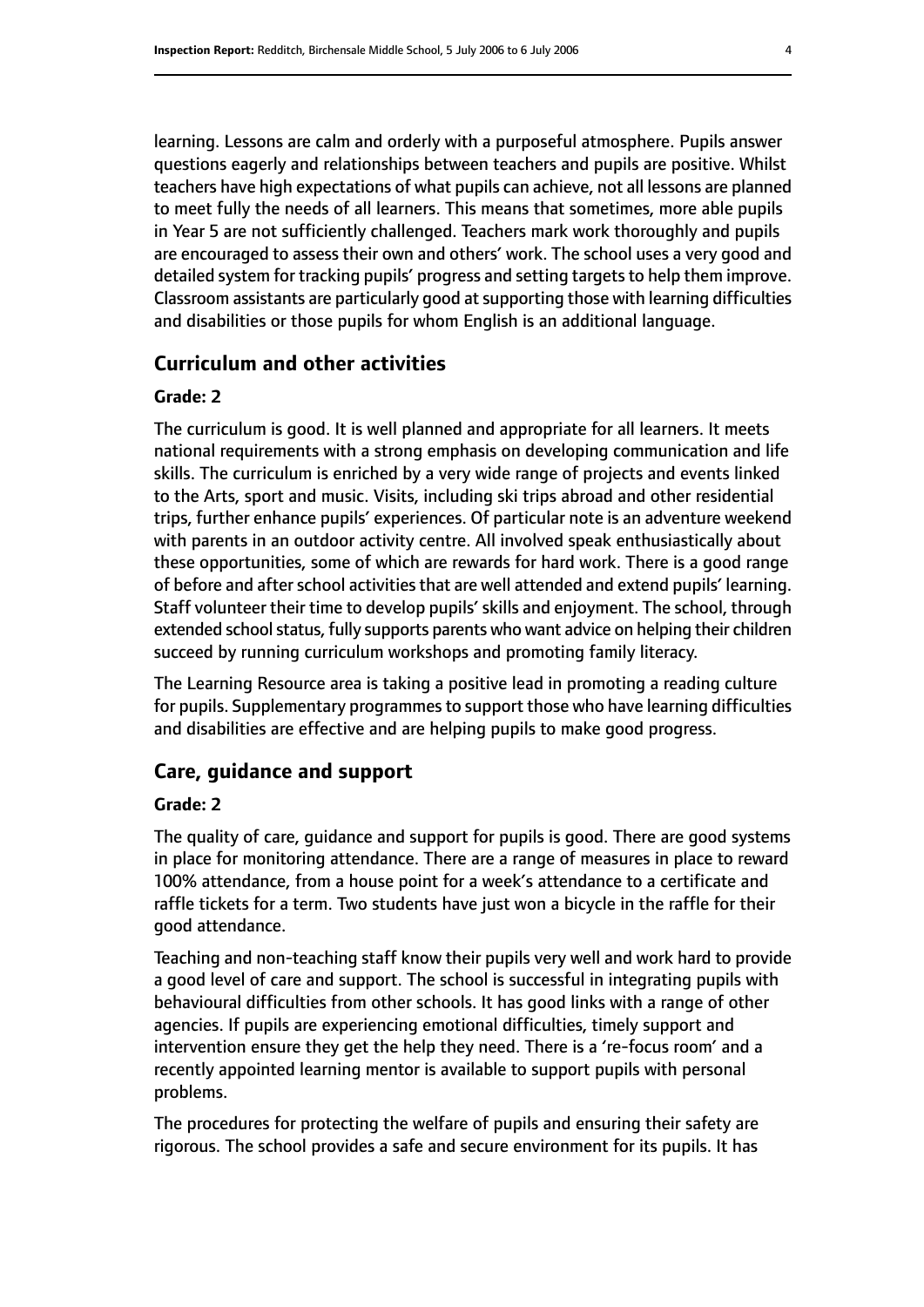implemented a good range of security measures such as fencing and CCTV cameras which have substantially reduced the incidents of break-ins in recent years. The school has good procedures and systems in place for child protection and health and safety. Pupils report that incidents of bullying and racism are rare and effectively dealt with by the 'bully buddies' or pastoral staff. The school's pastoral system supports pupils well.

#### **Leadership and management**

#### **Grade: 2**

The quality of leadership and management is good. The headteacher and her deputy lead with vision and purpose and, supported by the two assistant headteachers, have successfully managed to develop a dynamic team of committed staff who work hard to support pupils. They know the school well through their regular monitoring and evaluation of all aspects of its provision and are clearly able to demonstrate pupils' good progress. Between 2001 and 2003 the school suffered a period of serious decline in standards when it was difficult to recruit appropriate senior staff, and a massive wrap-around building extension and refurbishment programme disrupted pupils' learning. Whilst the school is now very well resourced and accommodation is bright and plentiful, it is cold in the winter and hot in the summer, creating an occasionally uncomfortable working environment. In other respects, the school has made rapid progress from a low point and clearly has the capacity to continue to improve.

The senior managers appreciate, value and promote the individual skills of both members of staff and pupils. The Administrative Officer for example, has acquired a business qualification and taken on additional management roles with line management responsibility for some of the administrative staff. Pupils have been democratically elected to posts of responsibility such as head boy and girl, prefects, buddies, peer mentors, and various class monitors and representatives.

Parents are very positive about the school and the significance of its role within the community. They are regularly consulted about their views and these are acted upon, for example an interim report of pupil progress to parents was introduced. The governors are critical friends to the school, one working extensively with pupils on the Dreamscheme initiative, but they are not yet sufficiently involved in the school's self-evaluation process. Other professionals involved with the school, such as the local community policeman, are impressed with its achievements and its unstinting desire to work with the community to extend and improve pupils' opportunities.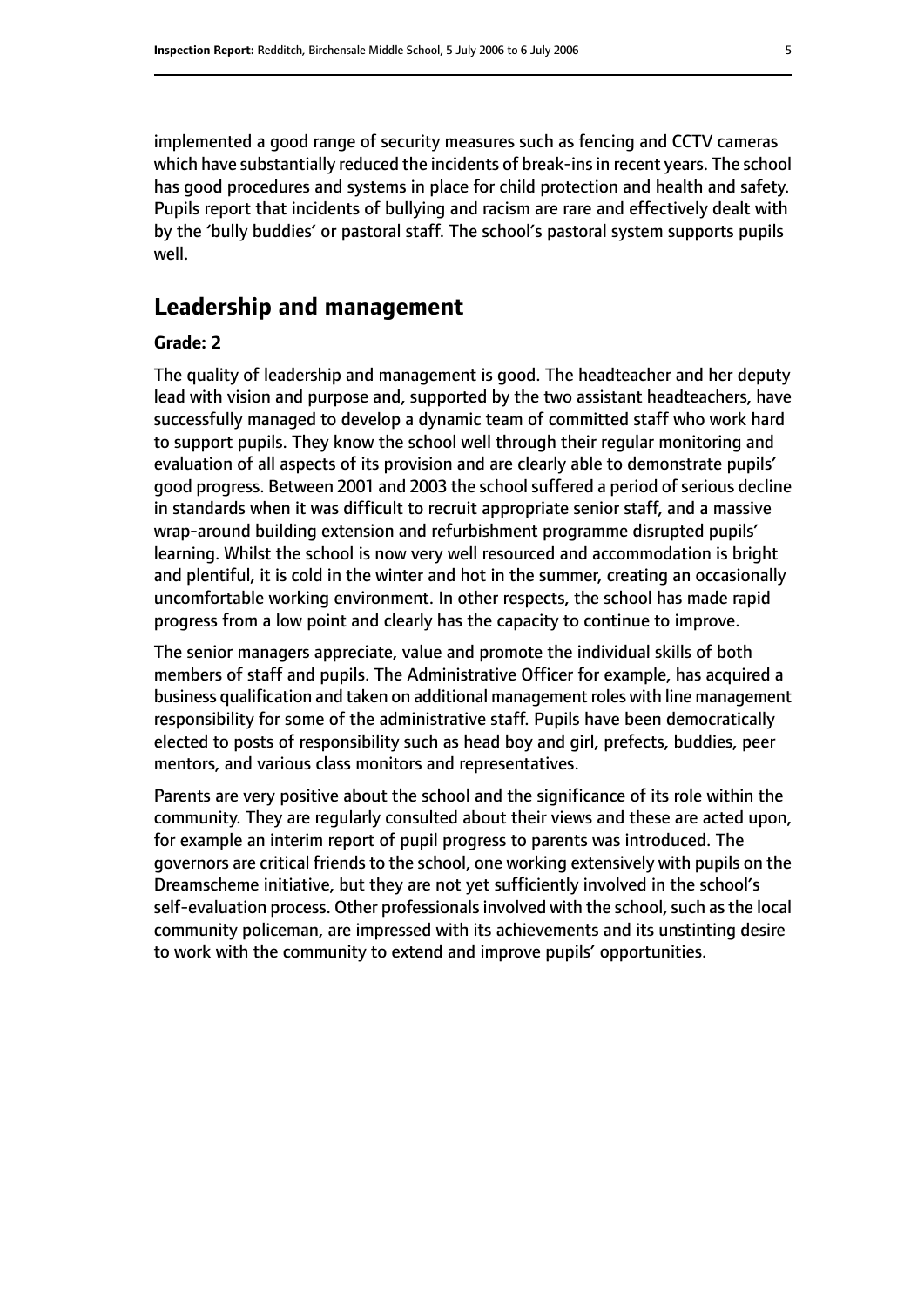**Any complaints about the inspection or the report should be made following the procedures set out inthe guidance 'Complaints about school inspection', whichis available from Ofsted's website: www.ofsted.gov.uk.**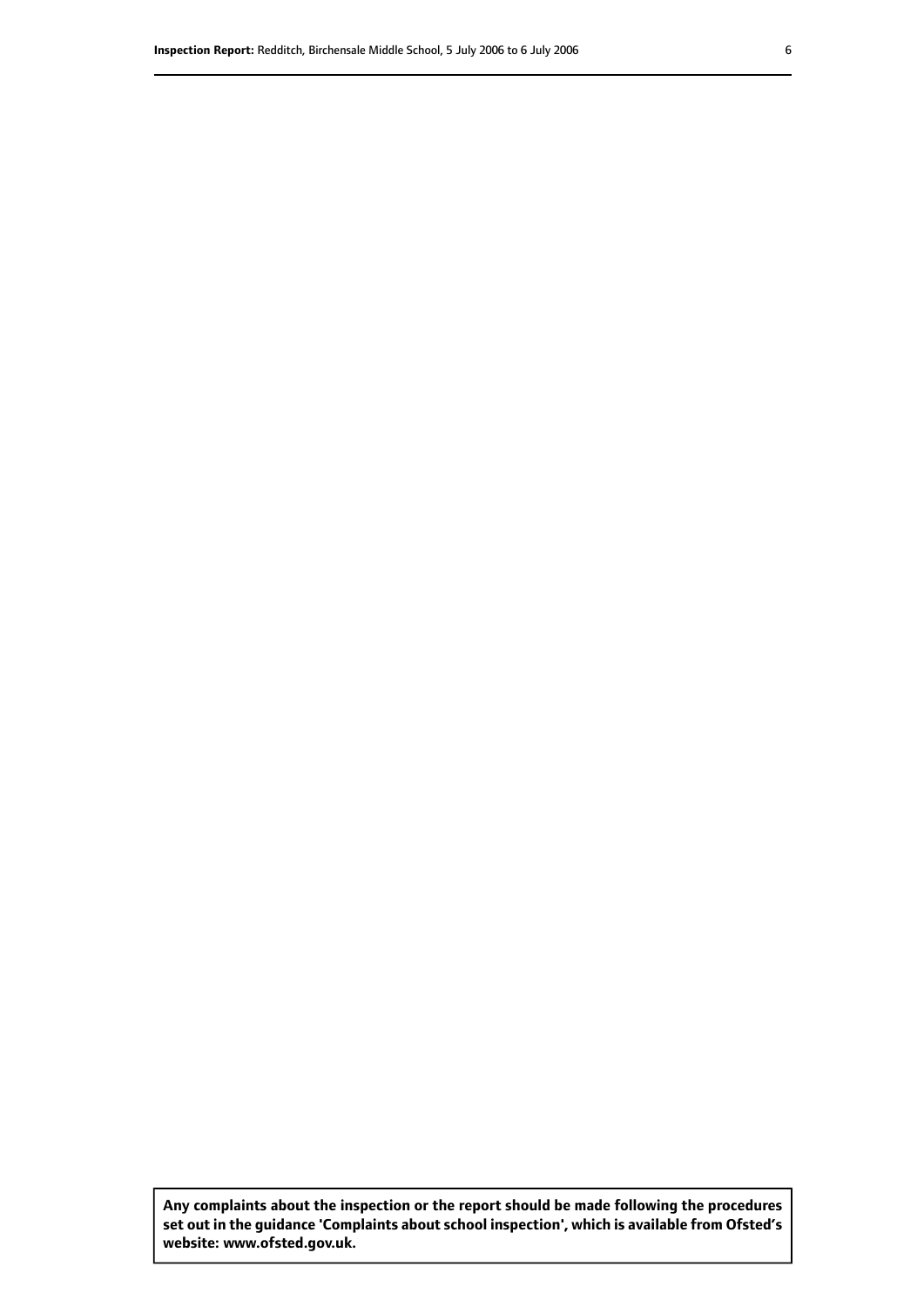# **Inspection judgements**

| Key to judgements: grade 1 is outstanding, grade 2 good, grade 3 | <b>School</b><br><b>Overall</b> | $16-19$ |
|------------------------------------------------------------------|---------------------------------|---------|
| satisfactory, and grade 4 inadequate                             |                                 |         |

#### **Overall effectiveness**

| How effective, efficient and inclusive is the provision of education,<br>integrated care and any extended services in meeting the needs of<br>learners? |     | NА        |
|---------------------------------------------------------------------------------------------------------------------------------------------------------|-----|-----------|
| How well does the school work in partnership with others to promote<br>learners' well-being?                                                            |     | NА        |
| The quality and standards in foundation stage                                                                                                           | ΝA  | <b>NA</b> |
| The effectiveness of the school's self-evaluation                                                                                                       |     | ΝA        |
| The capacity to make any necessary improvements                                                                                                         | Yes | NА        |
| Effective steps have been taken to promote improvement since the last<br>inspection                                                                     | Yes | ΝA        |

#### **Achievement and standards**

| How well do learners achieve?                                                                               | ΝA        |
|-------------------------------------------------------------------------------------------------------------|-----------|
| The standards <sup>1</sup> reached by learners                                                              | NА        |
| How well learners make progress, taking account of any significant variations<br>between groups of learners | <b>NA</b> |
| How well learners with learning difficulties and disabilities make progress                                 | <b>NA</b> |

#### **Personal development and well-being**

| How good is the overall personal development and well-being of the<br>learners?                                  | ΝA        |
|------------------------------------------------------------------------------------------------------------------|-----------|
|                                                                                                                  |           |
| The extent of learners' spiritual, moral, social and cultural development                                        | <b>NA</b> |
| The behaviour of learners                                                                                        | <b>NA</b> |
| The attendance of learners                                                                                       | <b>NA</b> |
| How well learners enjoy their education                                                                          | <b>NA</b> |
| The extent to which learners adopt safe practices                                                                | <b>NA</b> |
| The extent to which learners adopt healthy lifestyles                                                            | <b>NA</b> |
| The extent to which learners make a positive contribution to the community                                       | <b>NA</b> |
| How well learners develop workplace and other skills that will contribute to<br>their future economic well-being | <b>NA</b> |

#### **The quality of provision**

| How effective are teaching and learning in meeting the full range of<br>the learners' needs?          | ΝA |
|-------------------------------------------------------------------------------------------------------|----|
| How well do the curriculum and other activities meet the range of<br>needs and interests of learners? | ΝA |
| How well are learners cared for, guided and supported?                                                | NА |

 $^1$  Grade 1 - Exceptionally and consistently high; Grade 2 - Generally above average with none significantly below average; Grade 3 - Broadly average; Grade 4 - Exceptionally low.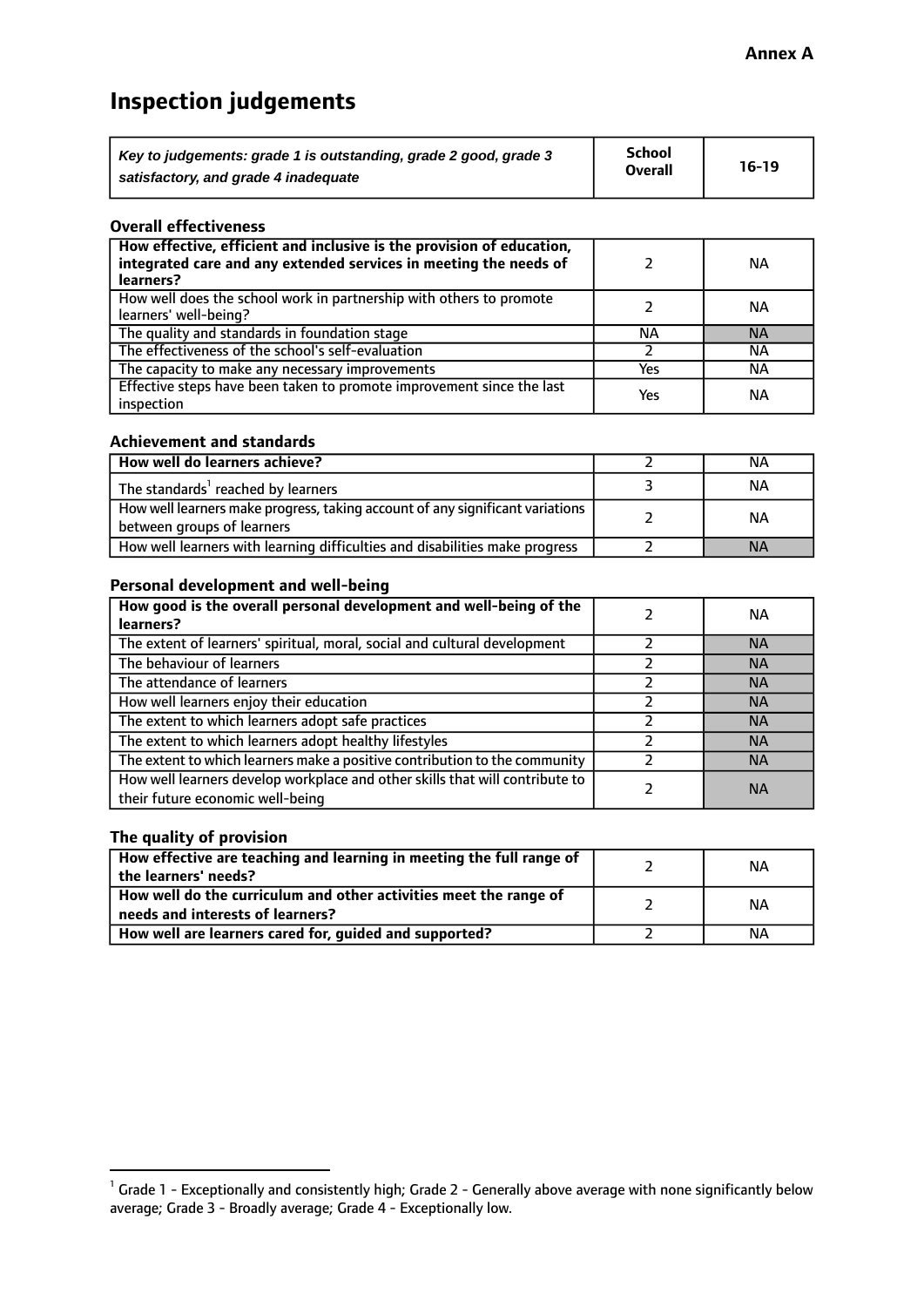### **Leadership and management**

| How effective are leadership and management in raising achievement<br>and supporting all learners?                                              |     | NA.       |
|-------------------------------------------------------------------------------------------------------------------------------------------------|-----|-----------|
| How effectively leaders and managers at all levels set clear direction leading<br>to improvement and promote high quality of care and education |     | <b>NA</b> |
| How effectively performance is monitored, evaluated and improved to meet<br>challenging targets, through quality assurance and self-review      |     | <b>NA</b> |
| How well equality of opportunity is promoted and discrimination tackled so<br>that all learners achieve as well as they can                     |     | <b>NA</b> |
| How effectively and efficiently resources are deployed to achieve value for<br>money                                                            |     | <b>NA</b> |
| The extent to which governors and other supervisory boards discharge their<br>responsibilities                                                  |     | <b>NA</b> |
| The adequacy and suitability of staff to ensure that learners are protected                                                                     | Yes | <b>NA</b> |

| The extent to which schools enable learners to be healthy                                     |            |  |
|-----------------------------------------------------------------------------------------------|------------|--|
| Learners are encouraged and enabled to eat and drink healthily                                | Yes        |  |
| Learners are encouraged and enabled to take regular exercise                                  | Yes        |  |
| Learners are discouraged from smoking and substance abuse                                     | <b>Yes</b> |  |
| Learners are educated about sexual health                                                     | <b>Yes</b> |  |
| The extent to which providers ensure that learners stay safe                                  |            |  |
| Procedures for safequarding learners meet current government requirements                     | Yes        |  |
| Risk assessment procedures and related staff training are in place                            | Yes        |  |
| Action is taken to reduce anti-social behaviour, such as bullying and racism                  | Yes        |  |
| Learners are taught about key risks and how to deal with them                                 | <b>Yes</b> |  |
| The extent to which learners make a positive contribution                                     |            |  |
| Learners are helped to develop stable, positive relationships                                 | Yes        |  |
| Learners, individually and collectively, participate in making decisions that affect them     | Yes        |  |
| Learners are encouraged to initiate, participate in and manage activities in school and the   |            |  |
| <b>Yes</b><br>wider community                                                                 |            |  |
| The extent to which schools enable learners to achieve economic well-being                    |            |  |
| There is provision to promote learners' basic skills                                          | Yes        |  |
| Learners have opportunities to develop enterprise skills and work in teams                    | Yes        |  |
| Careers education and guidance is provided to all learners in key stage 3 and 4 and the sixth | <b>Yes</b> |  |
| form                                                                                          |            |  |
| Education for all learners aged 14-19 provides an understanding of employment and the         | NА         |  |
| economy                                                                                       |            |  |